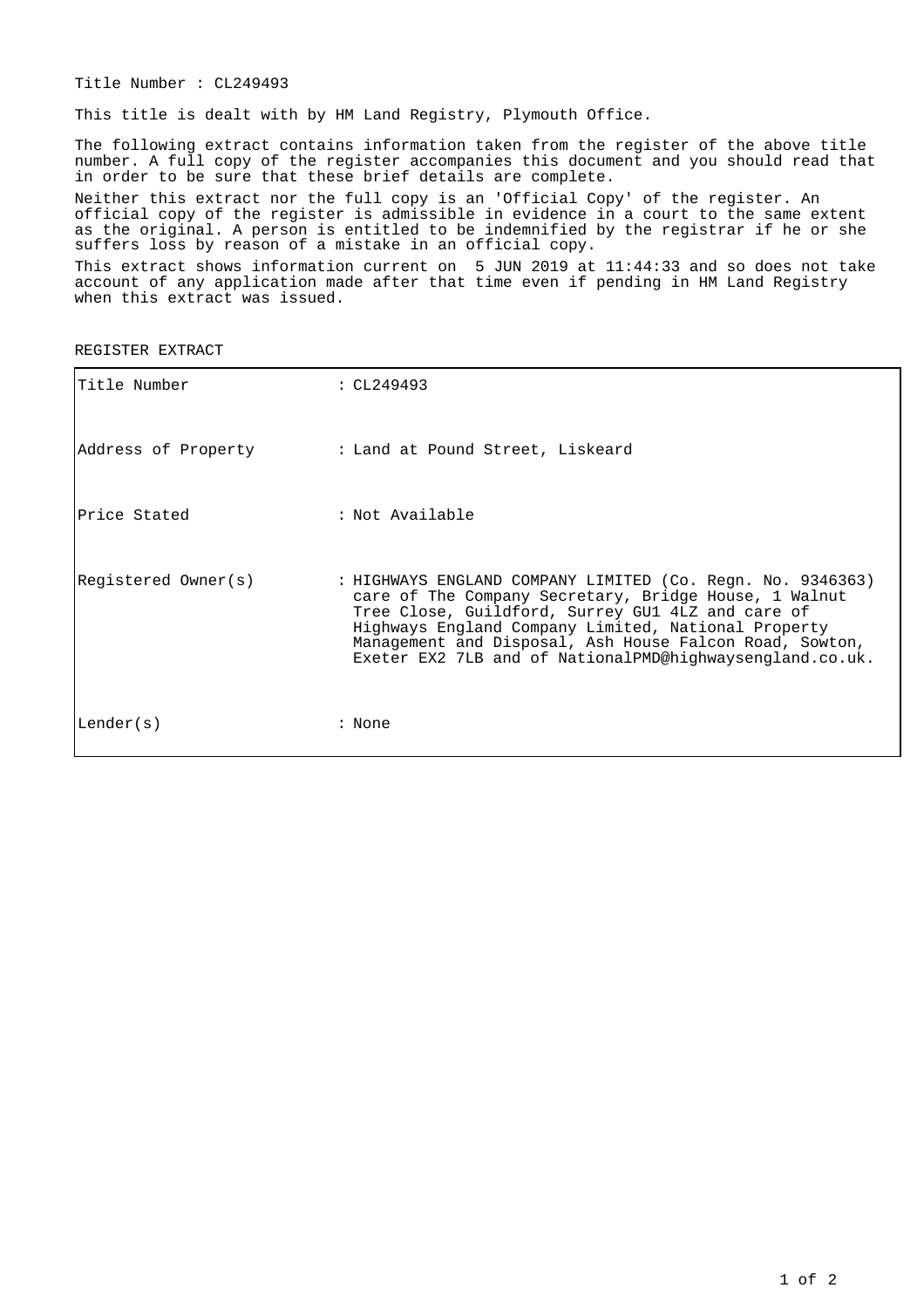#### Title number CL249493

This is a copy of the register of the title number set out immediately below, showing the entries in the register on 5 JUN 2019 at 11:44:33. This copy does not take account of any application made after that time even if still pending in HM Land Registry when this copy was issued.

This copy is not an 'Official Copy' of the register. An official copy of the register is admissible in evidence in a court to the same extent as the original. A person is entitled to be indemnified by the registrar if he or she suffers loss by reason of a mistake in an official copy. If you want to obtain an official copy, the HM Land Registry web site explains how to do this.

## A: Property Register

This register describes the land and estate comprised in the title.

CORNWALL

1 (30.05.2008) The Freehold land shown edged with red on the plan of the above title filed at the Registry and being Land at Pound Street, Liskeard.

## B: Proprietorship Register

This register specifies the class of title and identifies the owner. It contains any entries that affect the right of disposal.

Title absolute

1 (20.08.2015) PROPRIETOR: HIGHWAYS ENGLAND COMPANY LIMITED (Co. Regn. No. 9346363) care of The Company Secretary, Bridge House, 1 Walnut Tree Close, Guildford, Surrey GU1 4LZ and care of Highways England Company Limited, National Property Management and Disposal, Ash House Falcon Road, Sowton, Exeter EX2 7LB and of NationalPMD@highwaysengland.co.uk.

### C: Charges Register

This register contains any charges and other matters that affect the land.

1 (30.05.2008) The land, as far as is affected thereby, is subject to such easements, rentcharges, restrictive covenants and other rights as are contained or referred to in a Conveyance dated 25 September 1973 made between (1) Theophilus George Phillips and Phyllis Lobb and (2) The Secreatry of State for the Environment

NOTE: Copy Deed filed.

#### End of register